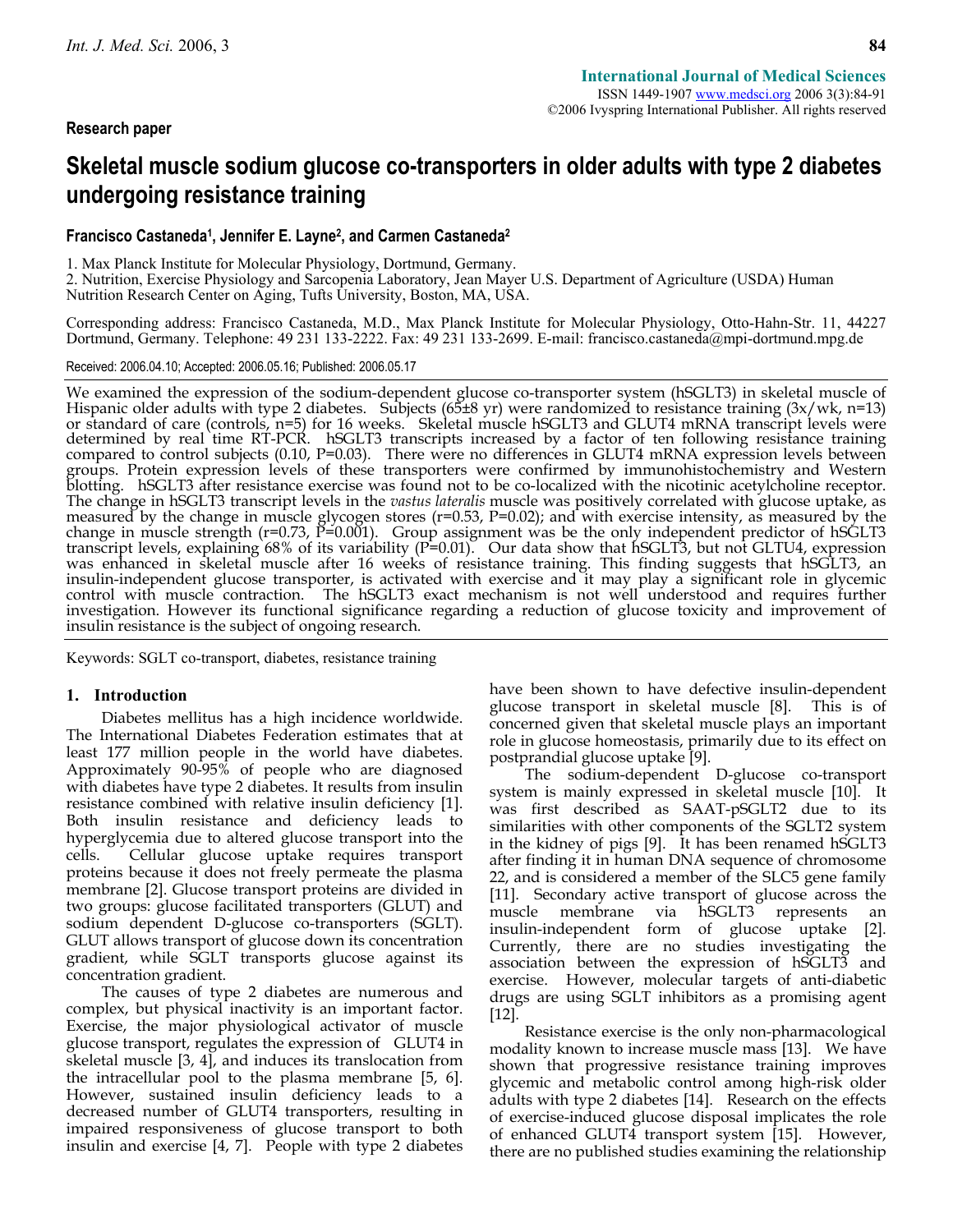between the expression of hSGLT3 and resistance exercise training. Therefore, we undertook this pilot investigation based on the hypothesis that older adults with uncontrolled diabetes (poor glycemic control and sustained hyperglycemia) engaged in resistance exercise training for 16 weeks, would exhibit improved glycemic control associated with enhanced expression and synthesis of hSGLT3 in skeletal muscle. If in fact exercise training increases SGLT-mediated glucose transport, the novel findings of this investigation would provide preliminary information on a possible physiological target to be studied further for the management of type 2 diabetes.

# **2. Methods**

## **Experimental subjects and training program**

Sixty-two community-dwelling Hispanic men and women over 55 years of age with type 2 diabetes were randomized to 16 weeks of standard care (control group) or standard care plus progressive resistance training (RT group) as previously described [14]. Hispanic subjects were chosen because of their high likelihood of having poor glycemic control. Eligible subjects gave written informed consent approved by the Institutional Review Board at Tufts-New England Medical Center. For the present study, a subset of 18 subjects (RT, n=13 and Controls, n=5) who agreed to have a muscle biopsy were studied.

Subjects randomized to resistance training exercised at the Jean Mayer USDA Human Nutrition Research Center on Aging (HNRCA) at Tufts University 3 times per week under supervision. The exercise sessions consisted of a 5-min warm-up, 35-min exercise using 2 upper and 3 lower body pneumatic resistance training machines, and a 5-min cool-down. Training began at 60-65% of one repetition maximum (1RM) and progressed to 75-80% of 1RM by the end of the first 4 weeks. 1RM was reassessed at weeks 8 and 16, and the workload adjusted accordingly. Control subjects workload adjusted accordingly. received phone calls every other week and came to the HNRCA for testing during baseline, mid- and post-study [14].

## **Outcome Measures**

Baseline measures were taken prior to randomization. Biochemical measurements were collected in the fasting state. All study measures were carried out in a blinded fashion with the exception of muscle strength.

## **hSGLT3 and GLUT4 gene expression**

# RNA Extraction

Skeletal muscle samples were obtained in the non-dominant *vastus lateralis* muscle by percutaneous needle biopsy using a 5 mm Bergstrom needle [16] at baseline and 72 h after final strength testing. Approximately, 20 mg were homogenized using a polytron homogenizer (Tissue Tearor, BioSpec Products, Inc., Bartlesville, OK) in a mono-phase solution of phenol and guanidine thiocyanate (TRI-Reagent, Molecular Research Center, Cincinnati, OH). extracted per manufacturer's instructions. To ensure removal of genomic DNA contaminants, samples were subjected to RNase-free DNase for on-column DNase

digestion (QIAGEN Inc, Valencia, CA). DNA-free RNA was eluted using diethylpyrocarbonate-treated water. Total RNA concentrations were determined spectrophotometrically.

Quantitative real-time reverse transcription-polymerase chain reaction (RT-PCR)

The expressions of hSGLT3 and GLUT4 before and after the intervention were determined by relative quantitative real time PCR. Specific primers for real time PCR were designed using the software<br>PrimerExpress (Applied Biosystems, Darmstadt, PrimerExpress (Applied Biosystems, Darmstadt, Germany) and obtained from MWG-Biotech AG (Ebersberg, Germany). The primers for hSGLT3 were: (forward) 5'-TAG CTG AGA CCC CAG AGC CA-3') and (reverse) 5'-CAG CAT TTC GGA TGT GGT CA-3'. The primers for GLUT4 were: (forward) 5'-CTC ATT GGC GCC TAC TCA GG-3' and (reverse 5'-CAC GTA CAT GGG CAC CAG C-3'. Real time PCR was performed in an ABI PRISM GeneAmp® 5700 sequence detection system (Applied Biosystems) using one-step QuantiTect SYBR green RT-PCR kit (Qiagen, Hilden, Germany). Gene expression 16 weeks after the intervention was evaluated against baseline. For normalization the housekeeping gene GADPH was applied as a reference gene. The primers for GADPH were: (forward) 5'-CAA GGT CAT CCC TGA CGT GAA-3' and (reverse) 5'-CAG GTC CAC CAC TGA CAG GT-3'. The analysis of relative real time RT-PCR quantification was obtained using the threshold cycle  $(C_T)$  values and calculated by the Delta-Delta Ct method and converted to relative expression ratio (2-ΔΔCt) for statistical analysis [17, 18]. The efficiency of PCR amplification for hSGLT3, GLUT4 and GAPDH was confirmed in a series of validation studies prior to quantitation. Melting temperature curves were used to evaluate the specificity of the amplification products.

# **hSGLT3 and GLUT4 protein expression**

## Immunohistochemistry

Ten-micron tissue cryosections of the vastus lateralis muscle specimens obtained before and after the 16-week intervention were mounted onto Plus-Superfrost slides (VWR International, Vienna, Austria). The slides were rinsed with phosphate buffer solution (PBS) + 0.3% Triton-X100 + 0.1% bovine serum albumin (BSA) at room temperature. Subsequently, cryosections were first blocked (30 min) with PBS containing 0.3% milk powder and then rinsed with PBS +  $0.3\%$  Triton-X100 +  $0.1\%$  BSA for 15 min. The slides were then incubated with primary antibody directed against SGLT3 (QIS30, 1:100 in PBS + 1% BSA + 3% milk powder) or against GLUT4 (ab654, Acris, Hiddenhausen, Germany). QIS30 –amino acids 243-272, is a polyclonal rabbit antiserum against SGLT synthesized in our laboratory [19]. This sequence is an epitope homologous in rabbit SGLT1 and in human SGLT3, as confirmed by the Genetics Computer Group (GCG) software program version 9.0 (Accelrys, Cambridge, UK). Cy3-conjugated donkey anti-rabbit IgG antibody (1:500, Jackson ImmunoResearch) in PBS + 1% BSA + 3% milk powder for 60 min at room temperature was used as a second antibody. Cell nuclei were counterstained with a 4-,6-diamidino-2-phenylindole (DAPI) solution (1:40000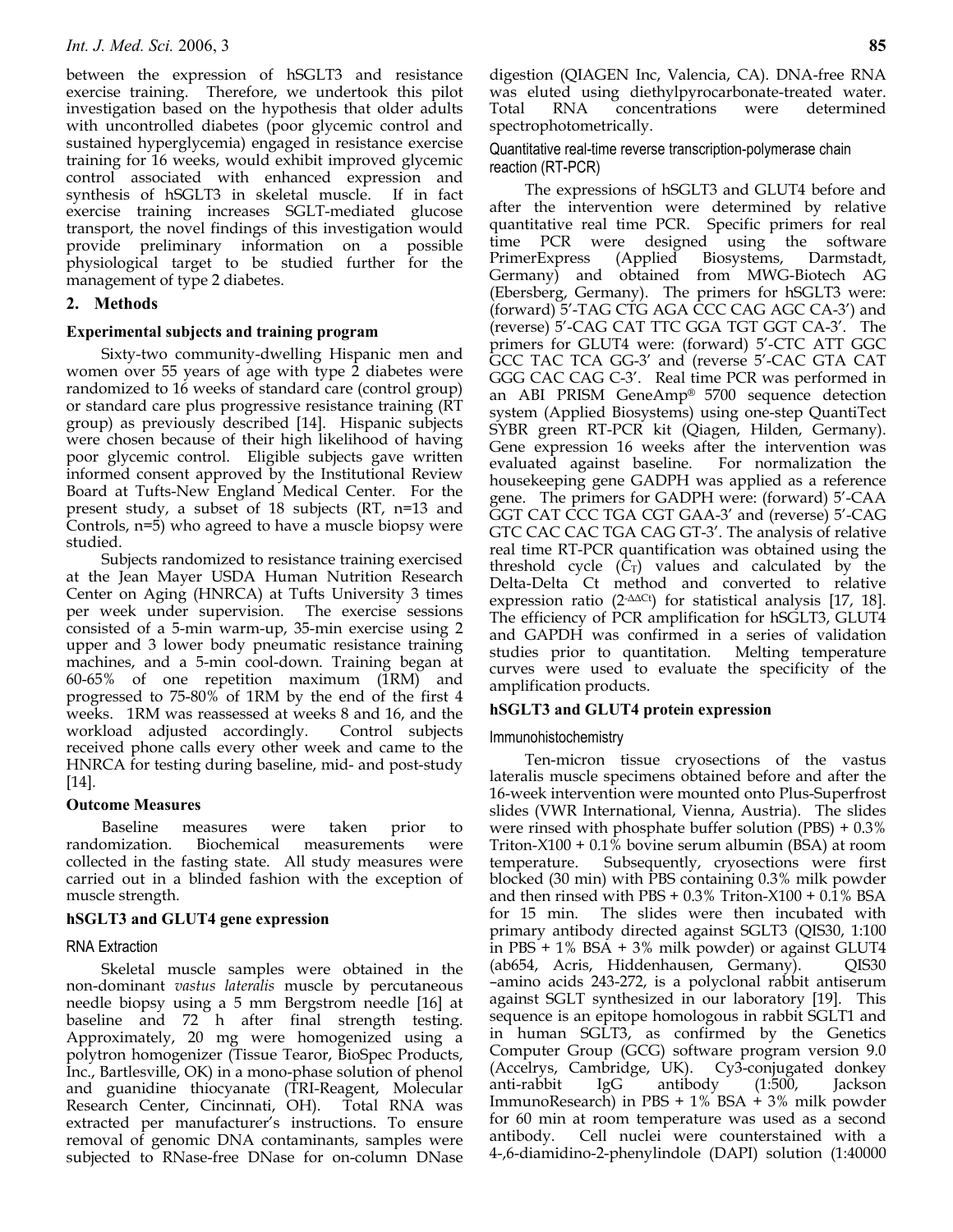in PBS). For co-localization studies of hSGLT3 and the nicotinic acetylcholine receptor we used QIS30 and a mouse monoclonal antibody (ab11151, Acris), respectively. As a second antibody we used FITC conjugated goat anti-rabbit IgG (1:100, Sigma) for SGLT3 and Alexa Fluor 555-conjugated anti-mouse IgG (1:100, Invitrogen) for the nicotinic acetylcholine receptor. Immunohistochemical analyses were performed by fluorescence microscopy.

## Western Blotting

Western blotting was performed using the single section Western blot (SSWB) method described by Cooper [20] and normalized to GAPDH. Detection was performed using the ECL Western Blot Detection Kit (PerkinElmer, Rodgau-Jügesheim, Germany). Bands were quantified using Scion Image software for Windows (NIH, Bethesda, USA). Briefly, muscle biopsy cryosections (10 µm thickness, 10 mm2 cross-sectional area) were solubilized using SSWB-lysis buffer containing 4% SDS, 125 mM Tris pH 8.8, 40% glycerol, 0.5 mM phenylmethylsulfonyl fluoride, 100 mM dithiothreitol, and bromophenol blue. Samples were sonicated, heated to 94 °C for 4 minutes, and briefly spun (3 min, 15,000 g) before loading. Protein concentration was measured by absorption measurement at 280 nm using a BioPhotometer method (Eppendorf, Hamburg, Germany). Twenty µL muscle lysate was loaded per lane and electrophoresed on 4 to 12% gradient SDS-PAGE gels (Invitrogen, Karlsruhe, Germany) at 30 to 35 mA constant current overnight onto 0.45 µm PVDF membranes (Millipore Corp., Bedford, MA). Then, the PVDF membranes were blotted with QIS30, anti GLUT4 or anti GAPDH (CSA-335, Stressgen, Victoria, Canada) at 1:2,000 in PBS + Tween 20 + 2% BSA for 1 hr at room temperature. Bound anti-QIS30 and GLUT4 was detected using donkey anti-rabbit-IgG conjugated to horseradish peroxidase (1:2000 in PBS + Tween 20 + 2% BSA) for 1 hr at room temperature, and anti-GAPDH was detected using anti-mouse IgG (Sigma).

#### **Muscle glycogen**

Muscle glycogen stores (a surrogate of glucose disposal) were determined by hexokinase enzymatic and spectrophotometric analyses (Sigma Diagnostics, St. Louis, MI) with a C.V. of 5% [21].

#### **Muscle Strength**

One repetition maximum (1RM) was assessed twice on each machine at baseline (prior to randomization), and once at 16 weeks. Baseline and final muscle strength was calculated as the sum of 1RM measures for all machines used for training.

#### **Statistical analysis**

Statistical analysis was performed using SPSS 12.0 for Windows (SPSS, Inc., Evanston, IL). Results were statistically significant if the 2-tailed p-value was less than 0.05. Variables were checked for normality. Non-normally distributed variables were log-transformed, checked for normality after log transformation, and used as continuous log-transformed variables for analyses. Data are shown as mean and standard deviation (SD) or median for non-normally distributed variables. Baseline comparisons were

assessed by independent sample t-test or Chi-square as appropriate. To test the significance of resistance training in predicting main (hSGLT3 and GLUT4 gene and protein expression levels) and secondary (muscle glycogen stores and muscle strength) study outcomes, analysis of covariance of the absolute change (week 16 – week 0) in each outcome variable was carried out adjusted for age, gender and years with diabetes when appropriate. Secondary, stepwise multiple regression analysis was performed to determine independent predictors of the change in hSGLT3. Independent predictive variables were chosen based on their statistically significant association with main outcomes at baseline, as determined by univariate analysis using Pearson's correlation coefficient. These variables were the changes in lean body mass and muscle strength (referring to training intensity) as well as the change in muscle glycogen stores (surrogate for glucose disposal). Group assignment was forced into the model.

## **3. Results**

#### **Subject Characteristics**

As shown in Table 1, subjects in this study were on average obese, older and with uncontrolled, long-term type 2 diabetes.

|                                          | <b>Resistance Training</b><br>$(N=13)$ | Control<br>$(N=5)$ | P-value<br>$\star$ |
|------------------------------------------|----------------------------------------|--------------------|--------------------|
| Age $(yr)$                               | $66 \pm 8$                             | $60 \pm 4$         | 0.17               |
| Sex (women/men)                          | 9/4                                    | 3/2                | 0.63               |
| Body Mass Index (kg/m <sup>2</sup> )     | $32.1 \pm 6.8$                         | $33.4 \pm 6.3$     | 0.28               |
| Year with Diabetes $(y)$                 | $8 \pm 6$                              | $10 \pm 6$         | 0.99               |
| Glycosylated Hemoglobin<br>$\frac{9}{6}$ | $8.6 \pm 1.8$                          | $8.1 \pm 1.2$      | 0.41               |
| <b>Fasting Blood Glucose</b><br>(mg/dL)  | $147 \pm 35$                           | $147 \pm 30$       | 0.63               |

Data are means  $\pm$  SD

Baseline comparisons between groups were assessed using independent sample t-test comparisons for continuous and log transformed variables, while Chi-square was used for categorical variables.

## **hSGLT3 and GLUT4 gene expression**

As shown in Figure 1, the median relative expression ratio (2-ΔΔCt) of hSGLT3 transcript levels in skeletal muscle increased by a factor of 10.02 after 16 weeks of progressive resistance exercise training compared to control subjects  $(0.10, P = 0.03)$ . In contrast, there were no differences in GLUT4 transcript levels between groups. The latter corresponded to median values of 0.86 and 0.70 after the 16-week study, for the exercise and control groups, respectively (NS). The expression of hSGLT3 and GLUT4 was confirmed by melting temperature (Tm) analysis. The obtained temperature for hSGLT3, GLUT4 and GADPH were 72°C, 80°C and 82°C, respectively.

#### **hSGLT3 and GLUT4 protein expression**

Given the elevation in hSGLT3 transcript levels we observed with 16 weeks of resistance training, we further determined the expression of hSGLT3 and GLUT4 at the protein level by immunohistochemical detection (Figure 2) and Western blotting (Figure 3) only in subjects randomized to exercise. This confirmatory step could only be done in a small sample of exercise subjects (n=5) for whom skeletal muscle tissue was available. Figure 2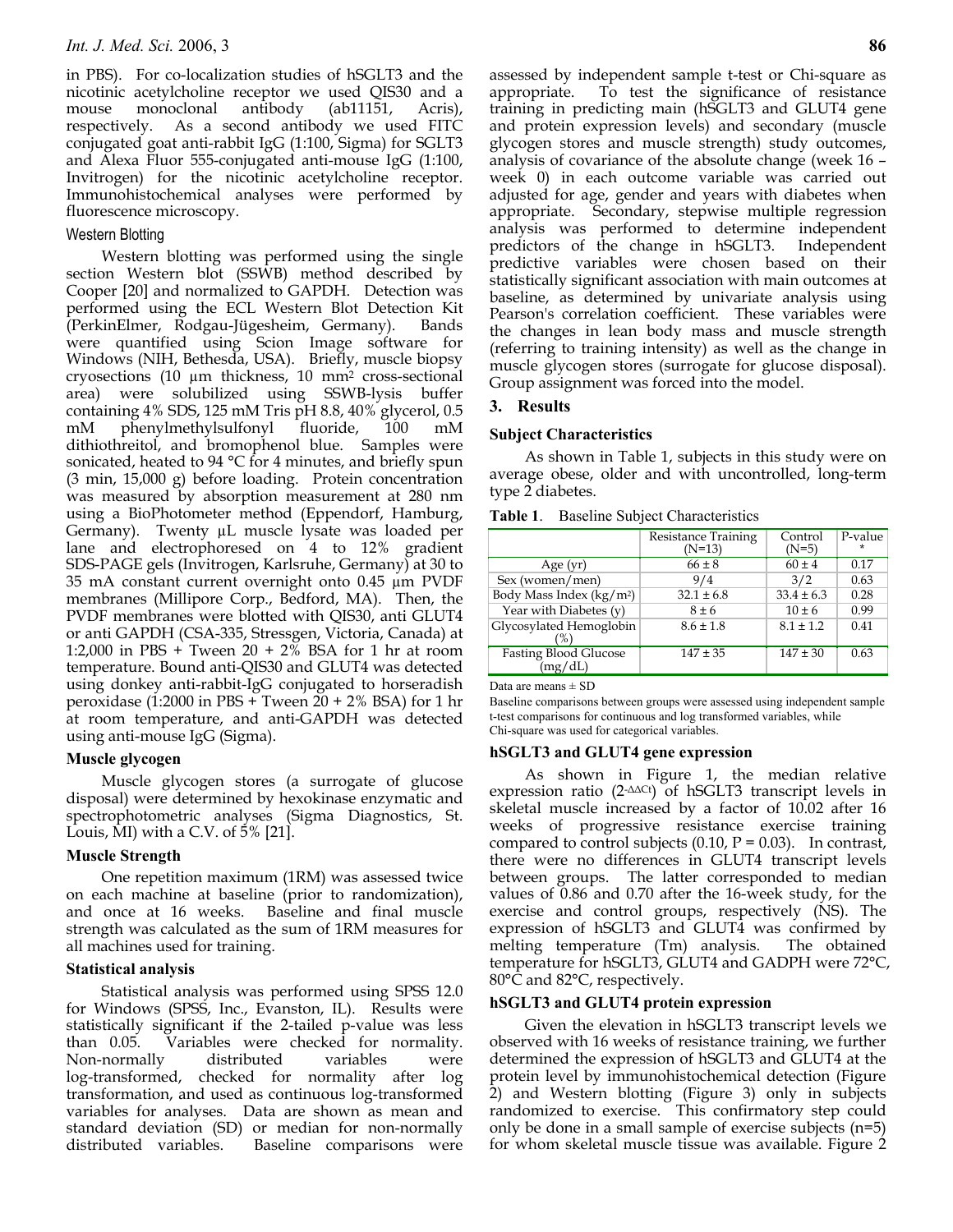#### *Int. J. Med. Sci.* 2006, 3 **87**

shows the immunohistochemical determination of hSGLT3 in skeletal muscle before (Figure 2A) and after 16 weeks of resistance exercise training (Figure 2C). hSGLT3 protein fluorescence detection levels increased with exercise, as shown by the presence of a diffuse pattern with a marked increase in the sarcolemma compared to that observed before training, suggesting that resistance exercise increased the expression of SGLT3 in the cell membrane. GLUT4 protein expression levels did not change with exercise (data not shown), confirming the observation obtained by gene expression. To further confirm the qualitative measures of protein expression using immunohistochemical analysis, we determine the quantity of protein expression by Western blotting of the same tissue samples for the exercise subjects. As shown in Figure 3, hSGLT3 but not GLUT4 protein was abundant in the cell membrane of the *vastus lateralis* muscle after 16 weeks of resistance exercise training with GAPDH as the reference protein. These corresponded to mean densitometric values of 145 and 10, for hSGLT3 and GLUT4, respectively. To further evaluate the role of hSGLT3, we determined its co-localization with the nicotinic acetylcholine receptor before and after resistance exercise training using specific antibodies (Figure 4). As expected, before exercise, the nicotinic acetylcholine receptor (Figure 4.1.b) and the hSGLT3 (Figure 4.1.c) immunoreactivity co-localized near the nuclei. After 16 weeks of resistance training, the nicotinic acetylcholine receptor (Figure 4.2.b) and hSGLT3 (Figure 4.2.c) were not co-localized and furthermore, hSGLT3 immunoreactivity was increased compared to baseline.

Figure 1. Median relative expression ratios  $(2^{-\Delta\Delta Ct})$  for hSGLT3 and GLUT4 transcript levels in skeletal muscle after 16 weeks of resistance training are shown for exercise (shaded bars) and control (open bars) subjects. Error bars represent SD.  $*$  P = 0.03, difference between groups.



Figure 2.Representative immunohystochemical staining of *vastus lateralis* muscle tissue (longitudinal section, 40X magnified) using specific antibodies against hSGLT3 (QIS30: yellow; A, before; and C, after 16 weeks of resistance exercise) and without primary antibody (B, before; and D, after exercise). Cell nuclei were counterstained with DAPI (blue). Scale bar is 10 μm.

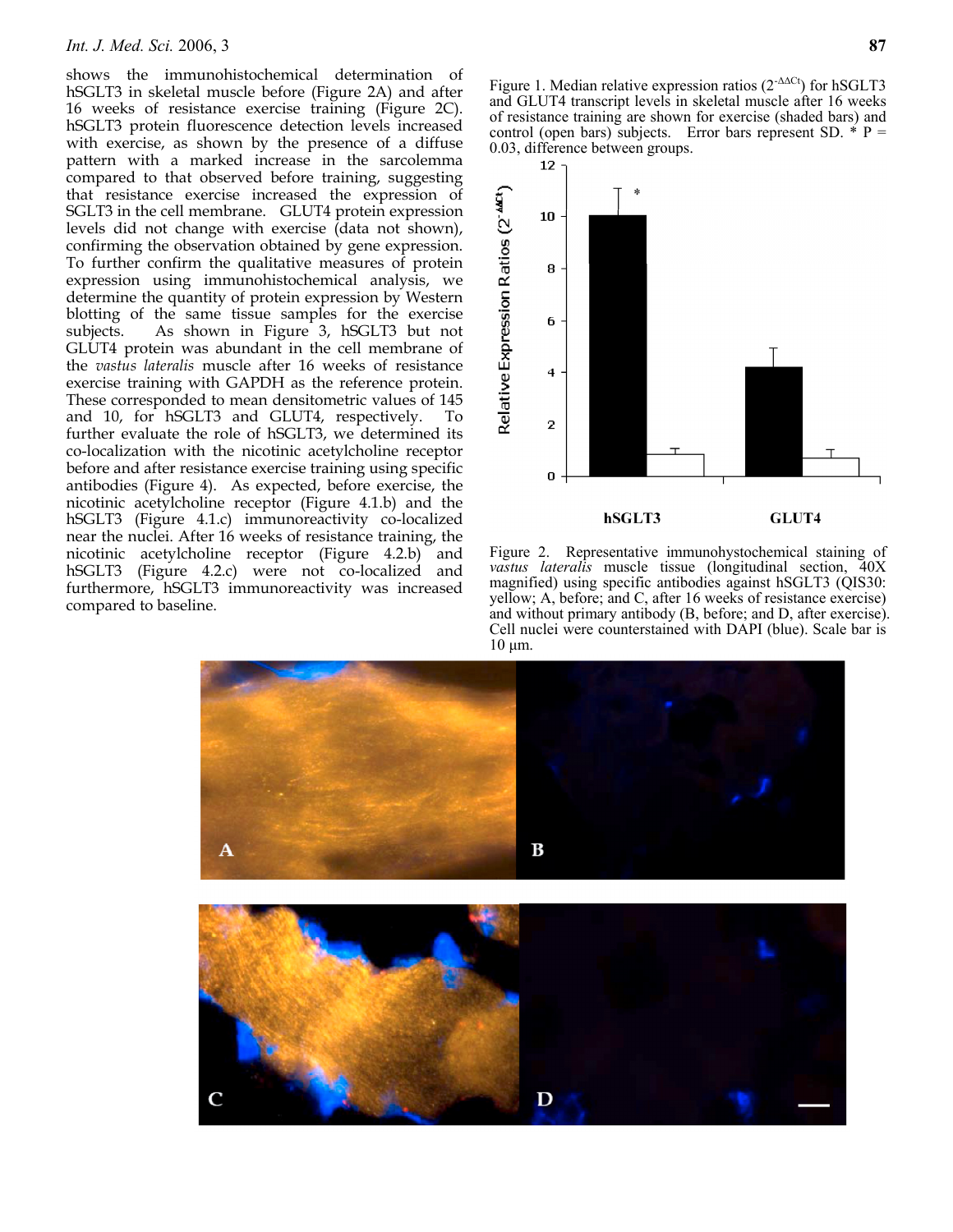Figure 3. Representative Western blotting for hSGLT3, GLUT4 and GAPDH are shown before and after 16 weeks of resistance exercise training.



#### **Muscle Glycogen Stores**

Sixteen weeks of moderate-to-high intensity resistance training (3x/week) resulted in improved glucose disposal as measured by skeletal muscle

glycogen stores. In the exercise group, muscle glycogen increased by 44% (from  $60.2 \pm 16.9$  to  $83.2 \pm 21.8$ mmol glucose/kg muscle, before and after exercise, respectively). In contrast, control subjects showed a mean reduction in muscle glycogen equivalent to 13%  $($ from 66.7  $\pm$  10.4 to 57.7  $\pm$  21.4 mmol glucose/kg muscle, P = 0.04 vs. exercisers). Analysis of covariance was adjusted for age, gender and years with diabetes. Of note it is important to mention that fasting plasma glucose did not change between groups as previously reported [14]. This is not surprising given that the role of skeletal muscle in glucose homeostasis is primarily related to postprandial effects of glucose uptake, namely glycogen stores.

## **Muscle Strength**

Mean training intensity was  $70.2 \pm 1.3$  % of 1RM (range: 66 to 75 %). Exercisers gained on average  $43 \pm 29\%$  of

whole-body muscle strength, as compared to a  $19 \pm 31\%$ 

loss in control subjects  $(P = 0.01)$ . This analysis was adjusted for age, gender and years with diabetes.

#### **Secondary Analysis of Predictors of the Change in Main Outcomes**

Baseline univariate correlation analyses showed that hSGLT3 transcript levels were positively related with baseline values for lean body mass  $(r = 0.37)$ , muscle strength  $(r = 0.53)$ , and skeletal muscle glycogen stores  $(r = 0.53)$ = 0.51), all coefficients of correlation were significant at P < 0.05. In addition, the change in hSGLT3 transcript levels was directly correlated with the changes seen in muscle glycogen stores –or glucose disposal ( $r = 0.53$ ,  $P =$ 0.02; Figure 5A) and with the changes in muscle strength  $(r = 0.73, P = 0.001;$  Figure 5B). Given the positive associations between muscle mass and strength (a function of exercise intensity), and muscle glycogen (surrogate for glucose disposal), we used these as independent variables in multivariate analysis to determine predictors of the change in hSGLT3. This analysis showed that group assignment was the only significant predictor of the change in hSGLT3 transcript levels, accounting for 68% of its variance ( $P = 0.01$ ).

Figure 4. Representative immunohystochemical staining of the vastus lateralis muscle tissue (transversal section, 40X magnified) before (1.a,b,c) and after (2.a,b,c) exercise. Specific antibodies against the nuclei were stained with DAPI (Figures "a" shown in blue), the nicotinic acetylcholine receptor gamma (Figures "b" shown in yellow), and hSGLT3 (Figures "c" shown in green).

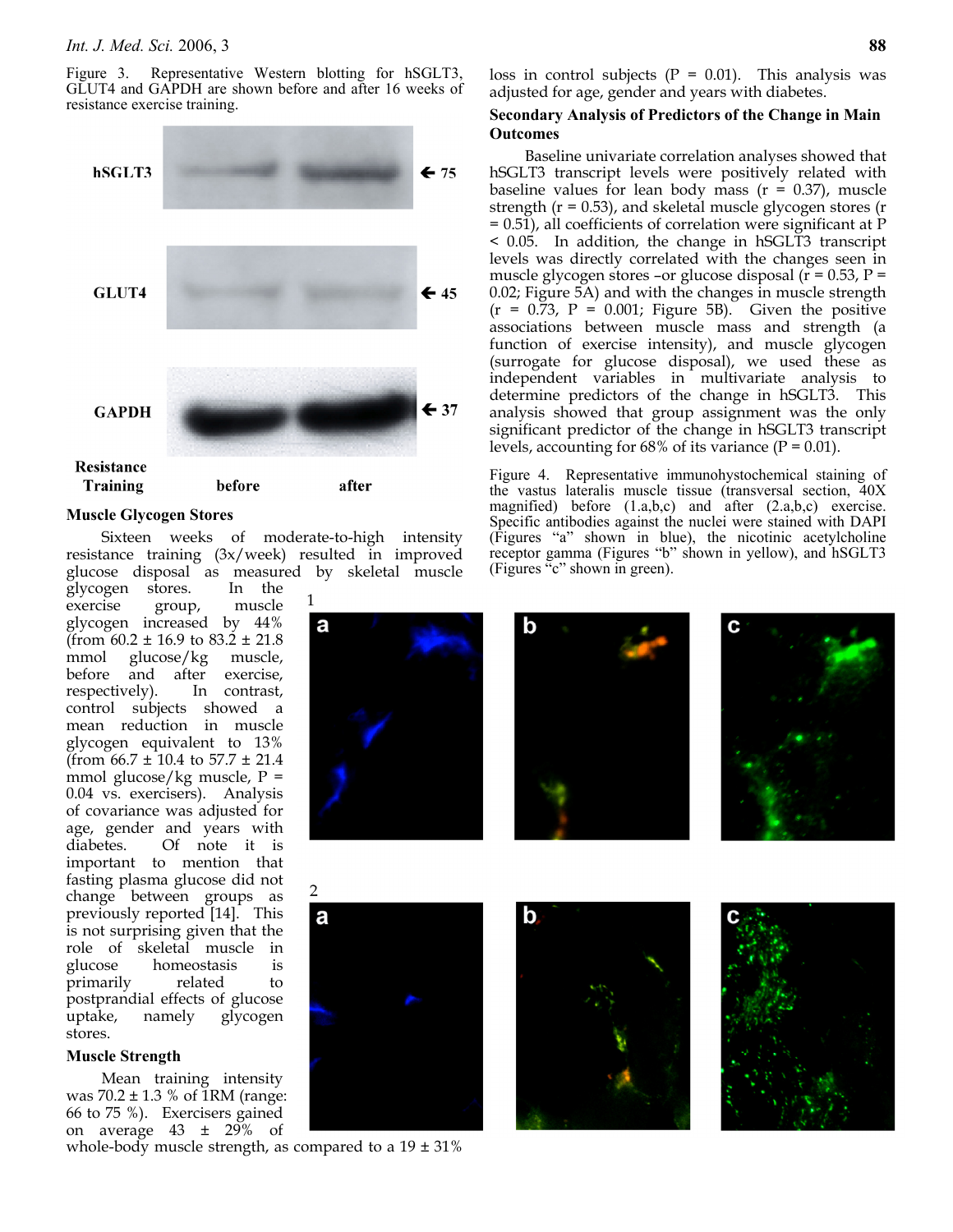Figure 5. Pearson's correlation analysis between the absolute change (delta: week 16- week 0) in the relative expression ratio  $(2^{-\Delta\Delta Ct})$  of hSGLT3 transcript levels and the delta in muscle glycogen stores (A) and in muscle strength (B), are shown for each subject in the resistance training (squares) and the control (triangles) group. These figures show log-transformed hSGLT3 transcript levels.

 $\mathbf A$ 





## **4. Discussion**

This study shows that individuals with uncontrolled type 2 diabetes (characterized by poor glycemic control and sustained hyperglycemia), undergoing moderate to high intensity resistance exercise training for 16 weeks, exhibit a significant increase in sodium-dependent D-glucose co-transporter (hSGLT3) transcript and protein levels in skeletal muscle tissue. To our knowledge, this is the first study to examine the associations between hSGLT3 expression and glycemic control in human subjects subjected to resistance exercise training. A concomitant increase in glucose disposal (muscle glycogen stores) and muscle strength were observed with resistance training. Moreover, the observed increase expression in hSGLT3 was significantly associated with improved glycemic control and functional capacity.

We hypothesized that the expression of hSGLT3 in skeletal muscle would be correlated with improved glycemic control in a high-risk population of Hispanic older adults with poor diabetes control and glucose toxicity. At baseline, study subjects had poor glycemic control as shown by glycosylated hemoglobin concentrations over 8%, similar to those reported among individuals with diabetes in the Third National Health and Nutrition Examination Survey (NHANES III) [22]. Optimal glycemic control represents the main challenge in diabetes management [23]. Exercise is a beneficial intervention for diabetes control [24]. Studies of glucose intolerant and diabetic subjects have demonstrated that increased physical activity enhances insulin sensitivity and insulin-dependent glucose uptake in skeletal muscle by regulating the expression of GLUT4 transporters [25-27]. However, there are no studies examining the effect of physical activity on hSGLT3 mediated glucose uptake.

GLUT4 is expressed exclusively in insulin-sensitive tissues (e.g. muscle, fat and heart) and is predominantly localized in intracellular vesicles [28]. GLUT4 translocates from the intracellular vesicle storage to the sarcolemma in response to exercise and/or insulin action. Thus, insulin-dependent glucose uptake may be explained by translocation of GLUT4 transporters to the sarcolemma [29, 30]. However, type 2 diabetes is characterized by insulin resistance, and thus the inability of insulin to stimulate glucose utilization in skeletal muscle. It has been proposed that insulin resistant individuals have a defect in GLUT4 trafficking and targeting leading to reduced GLUT4 in the cell membrane in skeletal muscle [31]. However, there is evidence to suggest different intracellular signaling pathways that lead to insulin- and exercise-stimulated GLUT-4 translocation. Namely, insulin utilizes a phosphatidylinositol 3-kinase-dependent mechanism, whereas exercise signaling may be initiated by calcium release from the sarcoplasmic reticulum leading to the activation of other signaling intermediaries. There is also evidence for an autocrine- or paracrine-mediated activation of glucose transport [32].

Our findings suggest an insulin-independent mechanism for glucose uptake with resistance training. We found that hSGLT3 protein expression levels after 16 weeks of progressive resistance exercise training were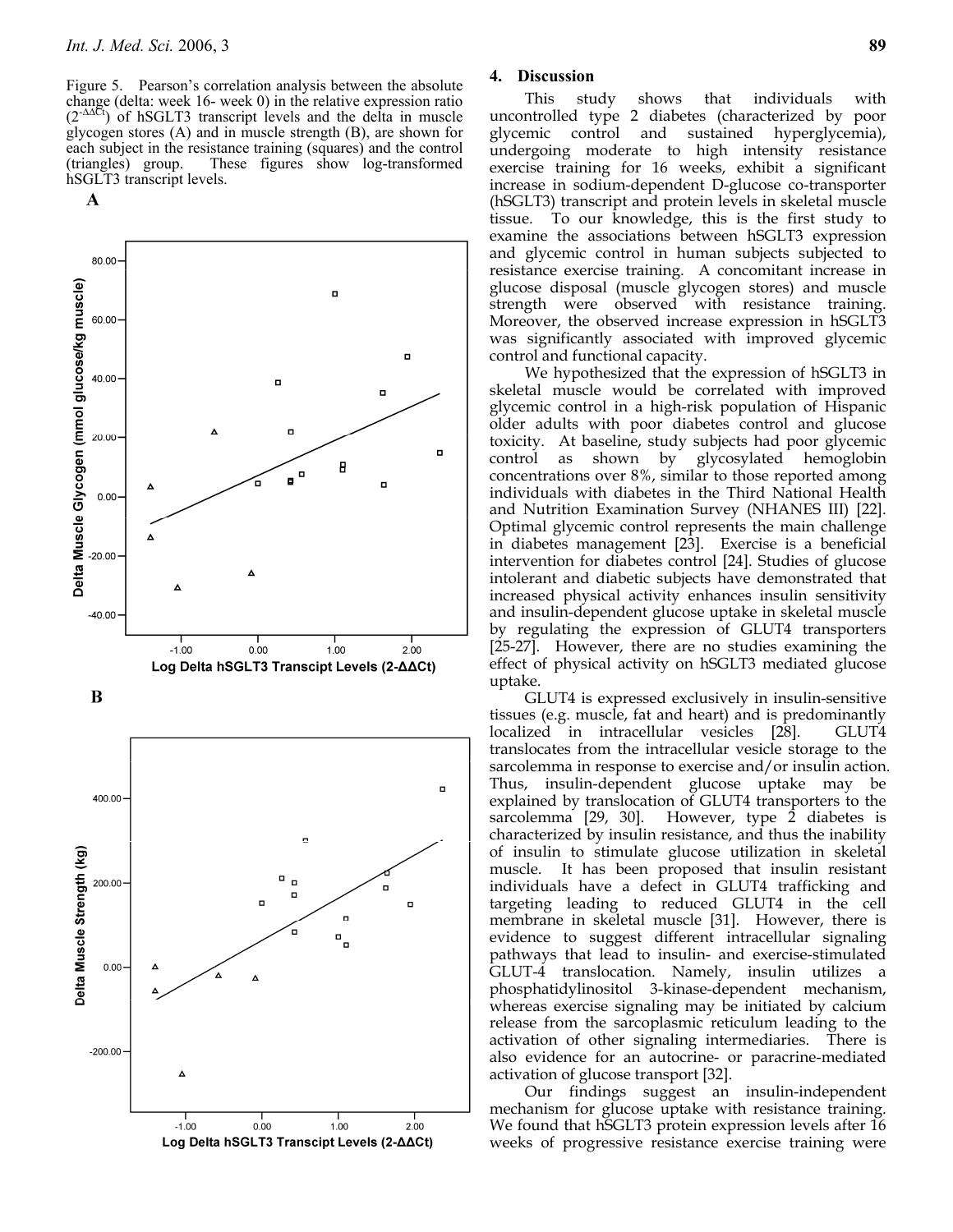localized preferentially in the plasma membrane of muscle fibers, as demonstrated by immunohistochemistry. In contrast, we did not find a significant increase in GLUT4 expression after resistance training. This finding was also confirmed by immunohistochemistry, showing GLUT4 containing vesicles without increased localization of GLUT4 in the plasma membrane. Therefore, our results seem to indicate that intracellular GLUT4 remained preferentially in vesicle storage without being translocated into the sarcolemma.

The preliminary findings of this investigation, as they relate to hSGLT3 transport with resistance training are provocative and require further investigation. The only published study about human SGLT3 we were able to find showed, using functional studies of the *Xenopus laevis oocyte* expression system, that hSGLT3 was incapable of sugar transport even though it was efficiently inserted into the plasma membrane. The authors concluded that hSGLT3 is not a sodium-glucose co-transporter but instead a glucose sensor in the plasma membrane of skeletal muscle fibers [33, 34]. Although Xenopus laevis oocytes is the most used expression model system for characterization of SGLT, the expressed hSGLT3 could be functionally different from that expressed in skeletal muscle. Our results using human skeletal muscle suggest that hSGLT3 might be involved in glucose transport following progressive resistance training in diabetic patients. Based on our findings, the co-localization of hSGLT3 with the nicotinic acetylcholine receptor in skeletal muscle at baseline prior to any exercise training, is in accordance with other reports and might support the postulated sensing activity of hSGLT3 [33] in skeletal muscle. However, the increased expression of hSGLT3 in skeletal muscle we found after 16 weeks of resistance exercise without a specific co-localization in the nicotinic acetylcholine receptor is suggestive of an effect on glucose transport per se. This finding, in addition to the significant increase in muscle glycogen storage we observed in skeletal muscle after 16 weeks of resistance exercise training, strongly supports the role of hSGLT3 as a glucose transport and deserves further investigation.

The rate limiting step in the synthesis of glycogen is the transport of glucose across the cell membrane [35], this is why we used muscle glycogen storage as a surrogate for glucose disposal. We found a significant increase in muscle glycogen storage (i.e. glucose disposal) in skeletal muscle after 16 weeks of resistance exercise. This finding suggests that this exercise modality improved glucose uptake via its effect on glucose transport across the cell membrane into the sarcolemma, through the action of hexokinase (although this enzymatic reaction was not measured). Furthermore, we found a significant direct association between enhanced hSGLT3 transcript levels and increased muscle glycogen stores. Taken this together, our data suggest that hSGLT3 but not GLUT4 may have been involved in the observed insulin-independent, exercise-stimulated muscle glucose uptake. Although, this association does not indicate causality and requires further investigation, it suggests a potential role for SLC5 proteins like hSGLT3 in glucose transport. Indeed, our observations and those from others have shown that although individuals

with type 2 diabetes are usually insulin resistant, they are not resistant to an exercise-induced muscle glucose uptake [36].

In conclusion, this investigation presents new information on the possible role of human SGLT3, an insulin-independent glucose transport system in skeletal muscle with resistance exercise training. hSGLT3 action appears to be independent of the well known GLUT4, insulin-dependent glucose transporter system. Although the results of this investigation are preliminary given the small sample size available, they suggest a possible mechanism for an exercise-mediated glucose transport system through hSGLT3. Given the rising prevalence of diabetes worldwide, regulation of glucose disposal through activation of the hSGLT3 glucose transport system may represent an important alternative approach to effectively manage diabetes and prevent its long term complications.

#### **Acknowledgments**

We are especially grateful for the kind and valuable cooperation of the volunteers who made this study possible. The authors would also like to thank the recruitment, nursing and nutrition services of the Metabolic Research Unit at the HNRCA and the General Clinical Research Center at Tufts-New England Medical Center for their help in undertaking this study; Keiser Sports Health Equipment, Inc. for the donation of the resistance training equipment; Sigrid Rosin-Steiner and Silvia Carambula, VDM, PhD for their technical assistance; and Dr. Rolf K-H. Kinne for his support. This work was presented in part at the Experimental Biology Meeting in San Diego, April 2005. Dr. Carmen Castaneda is a recipient of the Brookdale National Fellowship and the International Life Sciences Institute Future Leader Award.

This work was funded in part by the Brookdale Foundation, the USDA ARS agreement 58-1950-9-001, the NIH General Clinical Research Center M01 RR000054. Any opinions, findings, conclusions, recommendations expressed in this publication are those of the author(s) and do not necessarily represent the views of the U.S. Department of Agriculture or any of the funding sources.

#### **Conflict of Interest**

The authors have declared that no conflict of interest exists.

#### **References**

- 1. Bonadonna RC, Del Prato S, Bonora E, et al. Roles of glucose transport and glucose phosphorylation in muscle insulin resistance of NIDDM. Diabetes 1996;45(7):915-25.
- 2. Wood IS, Trayhurn P. Glucose transporters (GLUT and SGLT): expanded families of sugar transport proteins. British Journal of Nutrition 2003;89(1):3-9.
- 3. Tsao TS, Li J, Chang KS, et al. Metabolic adaptations in skeletal muscle overexpressing GLUT4: effects on muscle and physical activity. FASEB J 2001;15(6):958-69.
- 4. Holloszy JO. A forty-year memoir of research on the regulation of glucose transport into muscle. Am J Physiol Endocrinol Metab 2003;284(3):E453-E67.
- 5. Zorzano A, Santalucia T, Palacin M, Guma A, Camps M. Searching for ways to upregulate GLUT4 glucose transporter expression in muscle. General Pharmacology 1998;31(5):705-13.